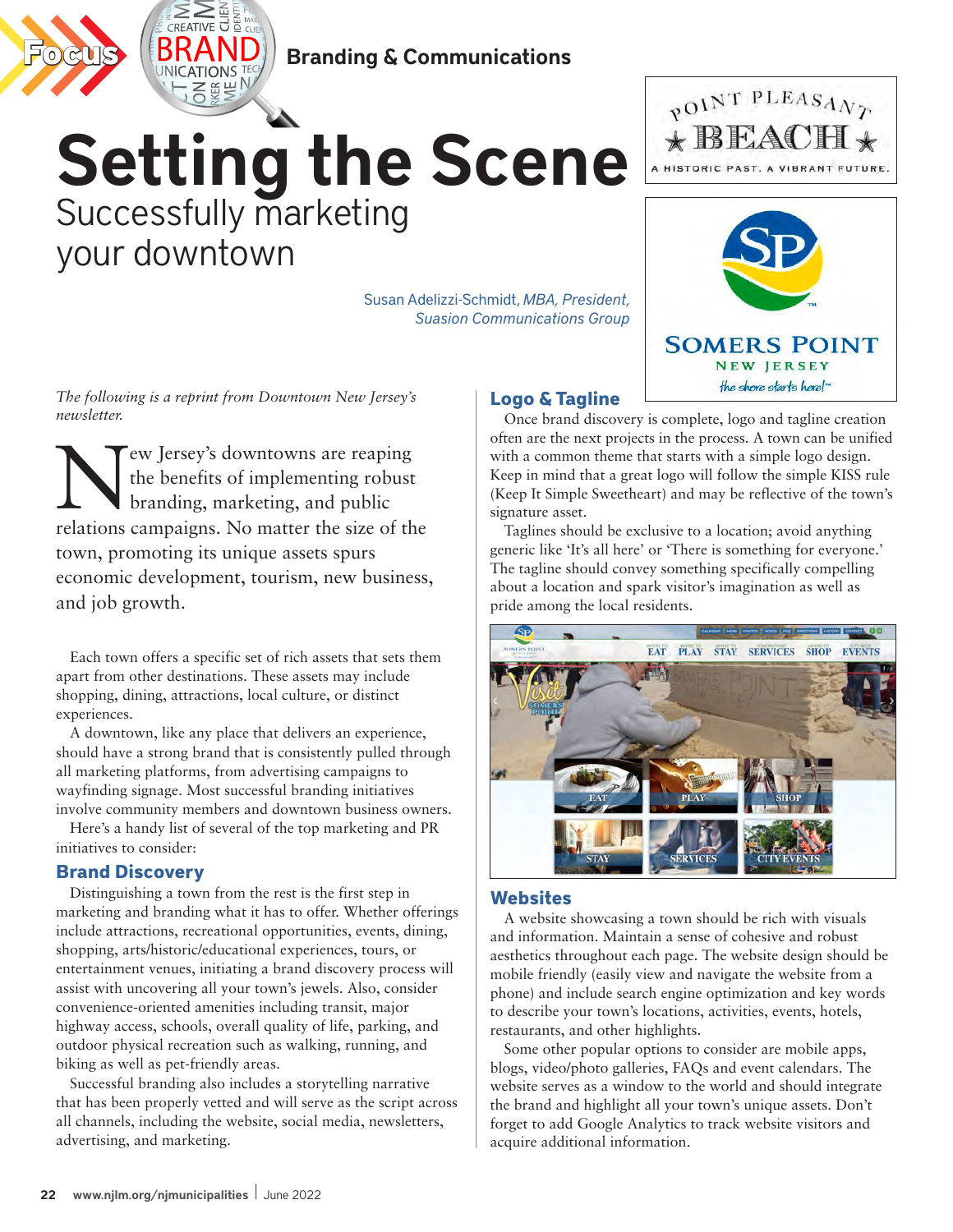#### Downtown Haddonfield

hed by Susan Laura @ · December 7, 2021 at 5:58 PM · @ TUNE IN NOW to see FOX 29's Kathy Orr FOX 29 LIVE in Downtown Haddonfield, highlighting the holiday shopping season and the importance of supporting #Sm



**Bordentown Township** July 28 - @

Enjoy time outdoors at #BordentownTwp's parks!  $\Box \Leftrightarrow$  Please remember to social distance and wear masks when distancing is not practical, #Parks #InThisTogether



**Downtown West Orange Alliance** shed by Susan Laura @ - May 28 - @

was in West Orange, NJ today to interview our own Megan Brill, Executive Director of the Downtown West Orange Alliance, about the recent easing of mask mandates<br>for most businesses. The story is scheduled to air at 5 p.m. #DowntownWO #SuasionPR ft to right: Downtown West Orange Alliance Executive Director Megan Brill,

o, and West Orange Public Information Officer Joe Fagar



#### **Social Media**

With billions of daily users, many people now depend on Facebook as their primary source of information every day. Instagram, Twitter, YouTube, TikTok and LinkedIn are also popular platforms used to establish an engaging social media presence. Each social media platform maintains a different tone and is used by

different demographics. To engage with your audience, customize content for each platform that will ensure maximum performance for each post. Keep in mind that after establishing a social media presence, it must be maintained and monitored daily. Video is incredibly important in developing a robust social media presence.

#1 in Metro NY/NJ Area

for public affairs among public institutions (U.S. News & World Report)

# ITGERS

UNIVERSITY | NEWARK School of Public Affairs and Administration

### here Service Meets Leadership

#### **MASTER OF PUBLIC ADMINISTRATION (MPA)** On-Campus | 100% Online

-Provides professional competencies in public administration and management and gives students a broad understanding of the field and its relevant issues with options for concentrations

spaa.newark.rutgers.edu/mpa

#### **EXECUTIVE MASTER OF PUBLIC ADMINISTRATION (EMPA)**

-Accelerated, interdisciplinary program of education and training for mid-career professionals working in government/nonprofit sectors

#### spaa.newark.rutgers.edu/empa

#### **STATE OF NJ CERTIFIED PUBLIC MANAGER (CPM) PROGRAM**

-CPM graduates report improved leadership and organizational skills as well as more opportunities for career advancement -Administered by the New Jersey Civil Service Commission and delivered by Rutgers SPAA

-22 mini-courses offered one day a week for 10 months and a work-related project that will benefit the participant's organization -Up to 15 undergraduate credits or 9 graduate credits can be applied

toward a degree at SPAA

**Locations/Schedules & Application:** spaa.newark.rutgers.edu/cpm